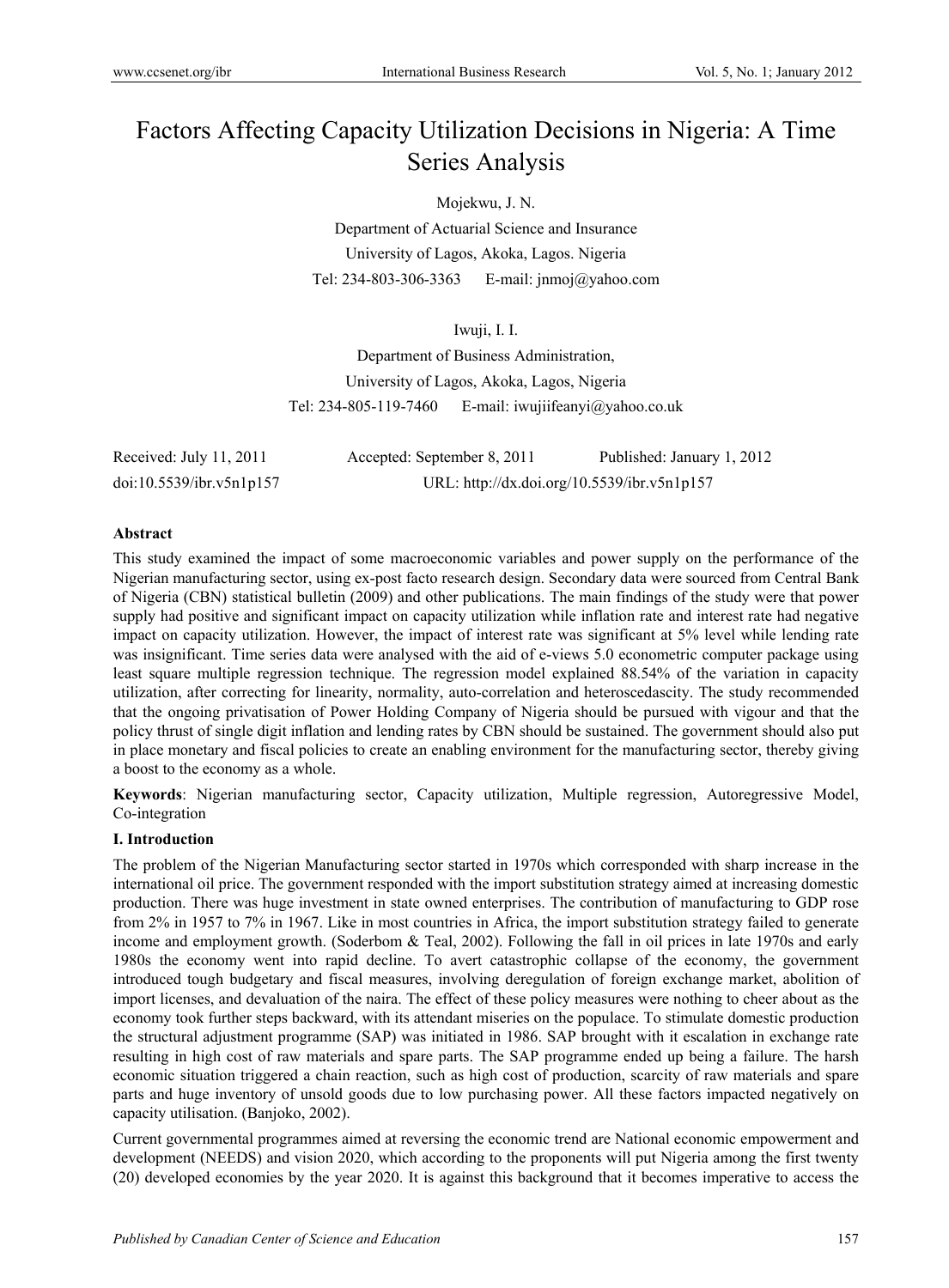effects of power supply and some macroeconomic variables on capacity utilization of the Nigerian manufacturing industry, thereby providing policy recommendations to the policy makers. The objectives of the study are:

- To assess the impact of power supply on capacity utilization of the Nigerian Manufacturing industry.
- To evaluate the effects of inflation rate on capacity utilization of the Nigerian Manufacturing industry.
- To examine the relationship between capacity utilization rate and interest rate in Nigerian Manufacturing industry.

In order to achieve the above objectives, the following hypotheses were proposed for testing.

- Power supply will not have significant effect on capacity utilization decisions in Nigeria.
- Inflation rate will not have significant effect on capacity utilization decisions in Nigeria.
- Interest rate will not have significant effect on capacity utilization decision in Nigeria.

### **2. Literature Review**

According to Slack et al (2007) capacity utilization is defined as the ratio of actual output to design capacity, symbolically it is expressed as:

$$
CU = A_c * 100/D_c \tag{1}
$$

Where  $CU =$  Capacity Utilization,  $A_c =$  Actual output,  $D_c =$  Design capacity

Design capacity is the capacity the technical designers have in mind when the operation was commissioned. It is hardly achievable in real life due to both planned and unplanned stoppages. The planned stoppages include set up, preventive maintenance, no work scheduled, quality sampling checks, shift change times etc. The unplanned stoppages include equipment breakdown, quality failure investigation, material stock outs, labour shortages and waiting for materials. The planned stoppages are unavoidable, while the unplanned are avoidable. In computing the actual output, both planned and unplanned stoppages must be deducted from the design capacity.

The influence of some macroeconomic factors as predictors of capacity utilization has been well documented by scholars (Eniola, 2009; Adenekan 2010). The macroeconomic variables identified include; inflation rate, real exchange rate real loans and advances, ratio of import of manufactures to GDP , ratio of federal government expenditures to GDP and ratio of foreign direct investment on GDP.

### *2.1 Power Supply*

The work of Siyan and Ekhator (2001) gave an insight into the gross inefficiency that characterized most public enterprises like the National Electric Power Authority (NEPA) now Power Holding Company of Nigeria (PHCN). The study revealed that the installed capacity of NEPA in the 1980s was 6000MW but by 1990, the available installed capacity dropped to less than 2000MW and has continued to drop since then. Some of the plants which were available in 1980s were no longer available by 1990. The main reasons for the continued drop being inefficiency and corruption (see appendix 1). Table 1 shows that, in 1980 there were a total of 76 installed units with total capacity of 6000MW, but by 2001 only 22 units were available with total capacity of 2716.6MW and actual capacity generated being 2278MW. There was 338.6MW of generation loss from available capacity. At Sapele station for example only two (2) generating units were available in 2001 out of the ten (10) installed in 1980. Available capacity was 360MW in 2001 while actual available capacity was 253MW representing a generating loss of 107MW.

#### Insert Table 1 Here

#### *2.2 Interest Rate*

When banks lend money to a manufacturer, they use depositor's money. The interest charged, which currently is about 25% of the principal is made up of two components, 5% to depositors and 20% to cover bank overhead and profit. If this interest is too high as is the case in Nigeria, production cost will also increase and impact negatively on capacity utilization. The negative impact of lending rate is well established in literature.

#### *2.3 Inflation Rate*

According to Umo (2007), inflation can be defined as a generalized increase in the level of prices sustained over a long period of time. From, the definition, inflation is a macroeconomic phenomenon and does not refer to specific products whose prices may fall or rise during the period under consideration. In other words, it refers to the aggregate or basket of goods. It is measured as a ratio of the increase in aggregate price and aggregate price at the base period. It is usually expressed in percentage.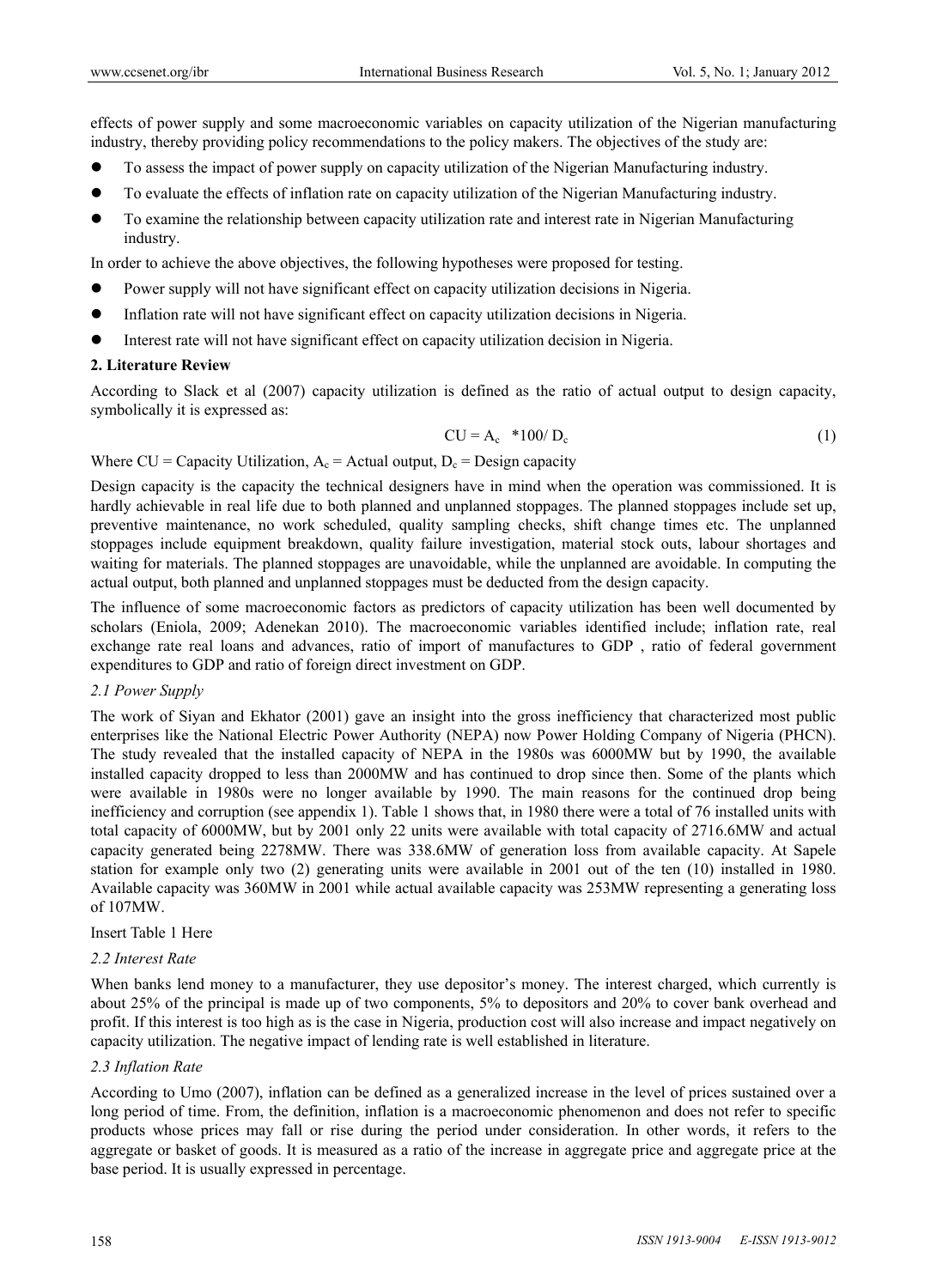Eniola (2009) reported that Exchange rate, Inflation rate, Imports Federal capital expenditure, foreign direct investment (FDI) and Real loans and advances accounted for 50 percent variation in capacity utilization. Out of the six variables only inflation rate had a negative impact on capacity utilization while the other five had positive impact. The finding also revealed that there was a very strong positive and significant relationship between imported manufactures and capacity utilization, showing that Nigeria is highly important dependent. From the study 1percent change in imported manufactures resulted in 18.33 percent increase in capacity utilization, indicating that Nigeria is highly important dependent.

## **3. Data and Methodology**

The study method used is ex-post facto design using 1981 – 2009 data sourced from CBN statistical bulletin and other publications to access the impact of power supply, inflation rate and interest rate on capacity utilization rate.

The data analysis was carried out using ordinary least square (OLS) multiple regression technique. Log transformations of the variables were carried out to improve linearity.

Insert Table 2 Here

*3.1 Model Specifications* 

The following model specifications which were estimated with the aid of e-views 5.0 statistical package are as follows.

Model 1 – At level:

$$
Log (cut) = \beta_1 + \beta_2 log (elect) + \beta_3 log (inft) + \beta_4 log (intt) + \mu_t
$$
\n(2)

Model 2 – including one period lags of variables as independent variables

Log (cu<sub>t</sub>) = 
$$
\beta_1 + \beta_2 \log (\text{elec}_t) + \beta_3 \log (\text{inf}_t) + \beta_4 \log (\text{int}_t) + \beta_5 \log (\text{cu} (-1)) + \beta_6 \log \text{elec} (-1) + \beta_7 \log (\text{inf} (-1)) + \beta_8 \log (\text{int} (-1)) + \mu_t
$$
 (3)

Model 3 – Auto regressive (AR) model

$$
Log (cut) = \beta_1 + \beta_2 log (elect) + \beta_3 log (inft) + \beta_4 log (intt) + \mu_t
$$
\n(4)

$$
\mu_t = \mu_{t-1} + e_t \tag{5}
$$

Where  $cu =$  capacity utilization  $(\%)$ , elec = Electricity generated in megawatts,

inf = inflation rate(%), int = interest rate (%), and  $t =$  time period. To diagnose and control the assumptions of the regression modeling the following tests were carried out on the variables as well as the residual. Normality, Augumented Dickey-fuller (ADF) Unit root test, Breusch-Godfery LM test for serial correlation of the residuals and Autoregressive conditional Heteroscedasticity (ARCH) test for non-constant variance of the error term. The e-views 5.0 outputs is as shown in table 3.

The corresponding Substituted Coefficients for models 1, 2, and 3 respectively are shown below:

Log (cu) = 
$$
1.517555446 + 0.4326251015 \cdot \text{Log}
$$
 (elec) -  $0.01953631977 \cdot \text{Log}$  (inf)

$$
0.3282804849*Log(int)
$$
 (6)

Log (cu) =-0.3753031584 + 0.06881104735 \* Log (elec) - 0.01503188026\*Log (inf) + 0.1878999709\*Log (inf) + 0. 8005849346\*Log (cu (-1)) + 0.05990645918\*

$$
Log (elec (-1)) -0.04458446685 * Log (inf(-1)) - 0.08792852816 * Log(int(-1))
$$
\n(7)

$$
Log (cu) = 2.562322934 + 0.09154993813 * Log (elec) + 0.005186872855 * Log (inf) +
$$

$$
0.1366020106 * Log (int) + [AR (1) = 0.8105415303]
$$
\n(8)

#### **4. Discussion**

From the ADF tests only log (inf) is stationary at I (0) level of integration or differencing and 5% level of significance, while Log (cu), log (elec), and log (int) are non-stationary. The unrestricted co-integration Rank test (trace) result indicates two co-integrating equations at 0.5 levels. The implication of this though the series are individually non-stationary, they are co-integrated. Model 1, therefore is not spurious or nonsense. (Gujarati, 1999; Alao, 2010; Hossain, 2009; Nahmias, 2001; Engle and Granger, 1987). Model 2 and 3 are an improvement over model 2 and 3 by including one period lags or the error term respectively as independent variables. This addressed the problems of serial correlation, stationarity, heteoscedasticity etc .From table 3, it is evident that models 2 and 3 showed drastic improvement in all dimensions over model 1, including Dubin-watson statistic for serial correlation, coefficient of determination which measures the variation in log (cu) explained by the the model, Standard error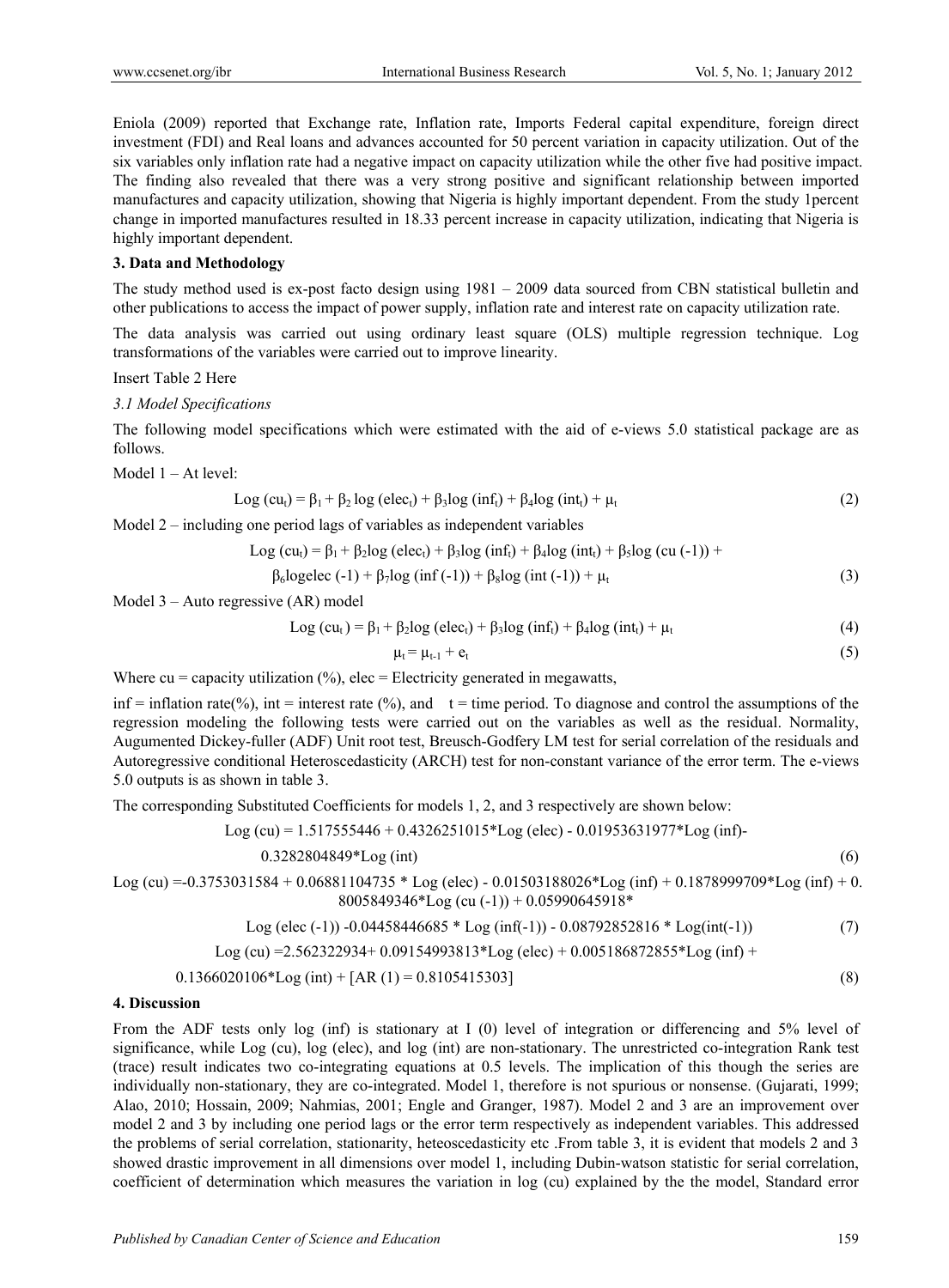which measures the error of forecast of the model, and other indicators. The coefficient of determination improved from 29.9% for model 1 to 84.5% and 82.7% for models 2 and 3.respectively.

Insert Table 4 & Table 5 Here

From the substituted coefficients for model 1, an increase of 1 unit of log (elec) that is,  $e1 = 2.72$  megawatts generated will be accompanied by an increase of

 $e^{0.432526}$  = 1.54% in capacity utilization holding other variables constant.

The overall impact of the three models is significant as measured by Prob (F-statistics). In practice it is possible to have a situation where the variables have significant impact individually but when taken together the impact might be low as a result of high interaction or correlation among the variables.

From the Wald test electricity supply has a significant positive impact on capacity utilisation at 5% level of significance, while inflation rate and interest rate have negative impact. The impact of interest rate is significant at a p-value of 0.0212 and 0.039 for F-Statistics and  $x^2$  statistic respectively. The impact of inflation is negative as expected but not significant at 5% level. The effect of interest rate being negative is expected because it has direct relationship with high production cost which lowers capacity utilization. The effect of electricity is understandable because when the machines are idle production shutdown.

#### **5. Conclusion**

It is strongly recommended that PHCN should be privatized without further delay. The issue of improved power supply as a strategy aimed at boosting o capacity utilization of the manufacturing sector and the economy as a whole cannot be emphasized. A situation where PHCN had an installed and available capacity of 6000MW in 1980 but is struggling to generate 1500MW of electricity in 2011 is by all known standards an abysmally poor performance. Borrowing from the experience of China where power generation is decentralized the independent power supply strategy has to be vigorously pursued. In addition to hydroelectricity the time has come for us to consider in our National strategic plans, other options in addition to gas as source of power for the turbines. The alternative sources include the use of coal, wind, bio-fuel and solar energy.

The present policy of CBN to keep inflation and interest rate at single digit level should be vigorously pursued. The study clearly shows that both variables impact negatively on capacity utilization.

The government should always consider the findings and recommendations of researchers and captains of industry in crafting policies.

The government should also constitute a committee where all stakeholders including manufacturers will be fully represented. The committee should be headed by the Head of State so that the committee's recommendations could have an eye on implementations against what obtained in the past where committee recommendations had no executive backing.

The government should also set specific targets for the manufacturing sector in the implementation plan of vision 2020. For example there is no reason capacity utilization should not increase from present level of 35% to 65% by 2015. This is achievable if the present level of power generation of 1500MW is increased to 15,000MW by 2015.

From the findings and policy recommendations, the role of the government in cushioning the effects of epileptic power supply and other macroeconomic variables on capacity utilization cannot be overemphasized. The government should put in place appropriate macroeconomic policies to improve the performance of the manufacturing industry. This is important if the noble objective of vision 2020 of Nigeria being counted among the first twenty industrialized economies of the world by the year 2020 is to be realized.

#### **References**

Adenekan, S. (2010). Low Capacity Utilisation, Bane of the Nigerian Manufacturing Sector. [Online] Available: http://www.punchng.com/Articl.aspx?theartic=Art201001072339196. (January 8, 2010)

Alao, B. O. (2010). Productivity in the Nigerian Manufacturing Sub- Sector: An Error Correction Model (ECM). Journal of Economics, Finance and Administrative Sciences, 20, 1450-2275.

Banjoko, S. A. (2002). *Production and Operations Management.* Nigeria: Pumark Nigeria Limited.

Dickey, D. A., & Fuller, W. A. (1979). Distribution of the Estimators for Autoregressive Time Series with a unit Root. *Journal of the American Statistical Association,* 74, 427 – 431. http://dx.doi.org/10.2307/2286348

Engle, R. F., & Granger, C. W. J. (1987). Co-intgegration and Error Correction Representations, Estimation and Testing. *Econometrica,* 251-76. http://dx.doi.org/10.2307/1913236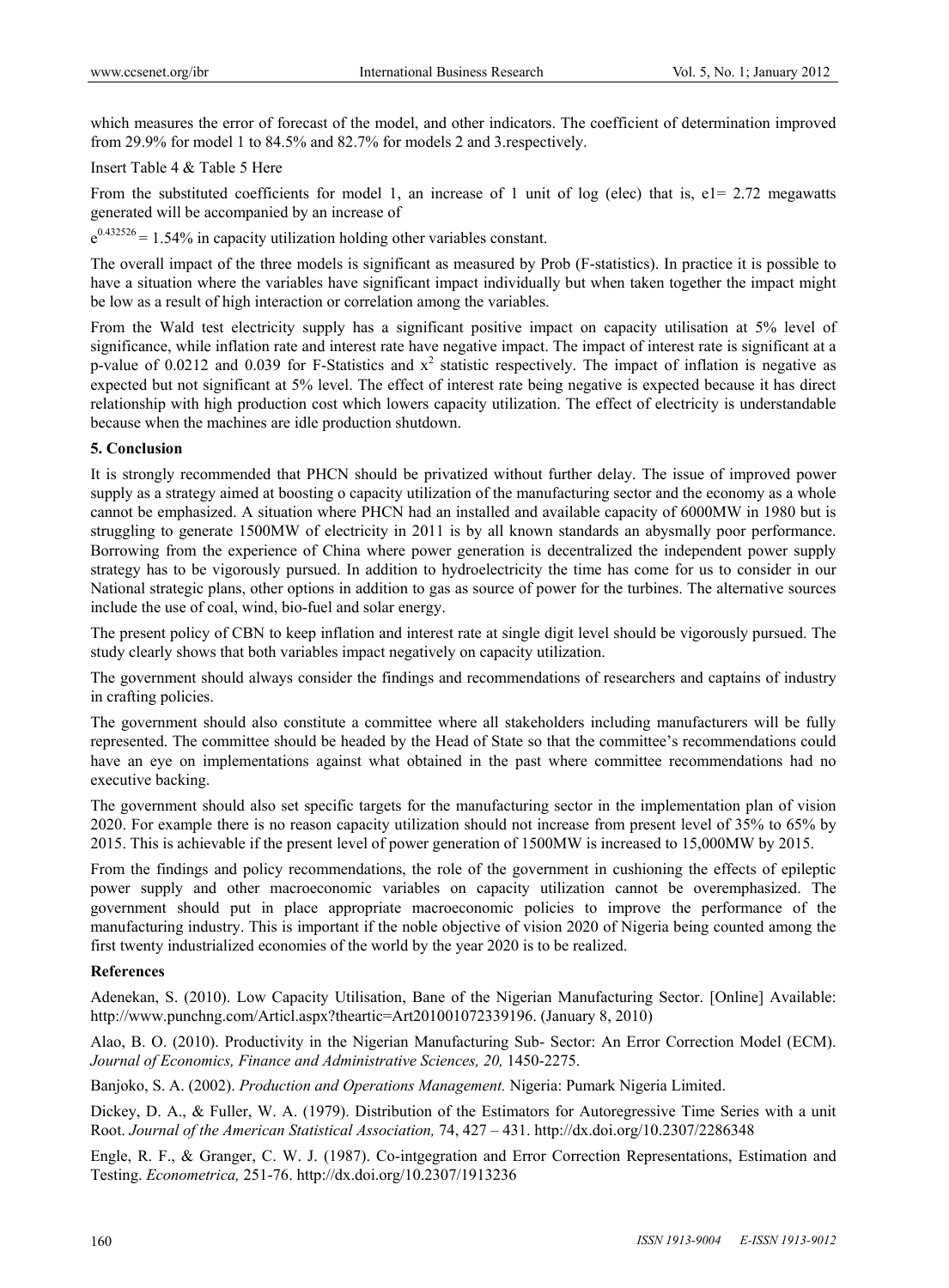Enimola, S. S. (2009). The Determinants of Capacity Utilization in Nigeria Manufacturing Industry. *Journal of Economic Thought*, 3(1), 57- 63

Gujarati, D. N. (1999). *Essentials of Econometrics, McGraw-Hill Internationa,* (2nd ed.). New York. (chapters 11- 14).

Mackinnon, J. G. (1996). Numerical Distribution Functions for Unit root and Co-integration Tests. *Journal of Applied Econometrics,* 11, 601 – 618. http://dx.doi.org/10.1002/(SICI)1099-1255(199611)11:6<601::AID-JAE417>3.0.CO;2-T.

Nahmias, S. (2001). *Production and Operations Management*. (4th ed.). New York: McGraw-Hill

Siyan, P., Ekhator,V. (2001). Restructuring The Nigerian Economy Through The Privatisation of Public Enterprises: An Impact Analysis of the National Electric Power Authority (NEPA) (2001). Daily Broadcast, National Control Centre, Oshogbo, Nigeria. Lagos Organisation Review 32, LOR Feature 2.

Slack, N., Chambers, S., & Johnston, R. (2008). *Operations Management*. (5th ed.). UK: Prentice Hall.

Soderbom, M; & teal, F. (2002). *The Performance of Nigerian Manufacturing Firms: Report on the Nigerian Manufacturing Enterprise Survey 2001*. UK: Centre for the Study of African Economies University of Oxford*.*

Umo, J. U. (2003). *Practical Microeconomic Analysis in African Context.* Nigeria: Netlink research Consult Ltd. Ebute Metta, Lagos.

| S/N            | Station | Installed unit | Available unit | Installed Available Unit<br>(MW) | <b>Actual Capacity Generated</b><br>(MW) | Generation Loss<br>(MW) |
|----------------|---------|----------------|----------------|----------------------------------|------------------------------------------|-------------------------|
|                | Kanji   | 8              | 3              | 260                              | 186                                      | 74                      |
| 2              | Jebba   | 6              | 4              | 385.6                            | 269                                      | 16.6                    |
| 3              | Shiroro | 4              | 2              | 450                              | 425                                      | 25                      |
| 4              | Egbin   | 6              | 3              | 880                              | 825                                      | 57                      |
| 5              | Sapele  | 10             | 2              | 360                              | 253                                      | 107                     |
| 6              | Afam    | 18             | 3              | 40                               | 30                                       | 101                     |
| $\overline{7}$ | Delta   | 20             | 3              | 320                              | 291                                      | 29                      |
| 8              | Ijora   |                |                | 20                               | $\theta$                                 | 20                      |
| 9              | Calabar |                |                |                                  |                                          | 0                       |
|                | Total   | 76             | 22             | 2716.6                           | 2278                                     | 338.6                   |

Table 1. Power Stations in Nigeria and their Generation Capacities

Source: Daily Broadcast, national Control Centre, Oshogbo, 2000 as Reported by Siyan and Ekhator (2001)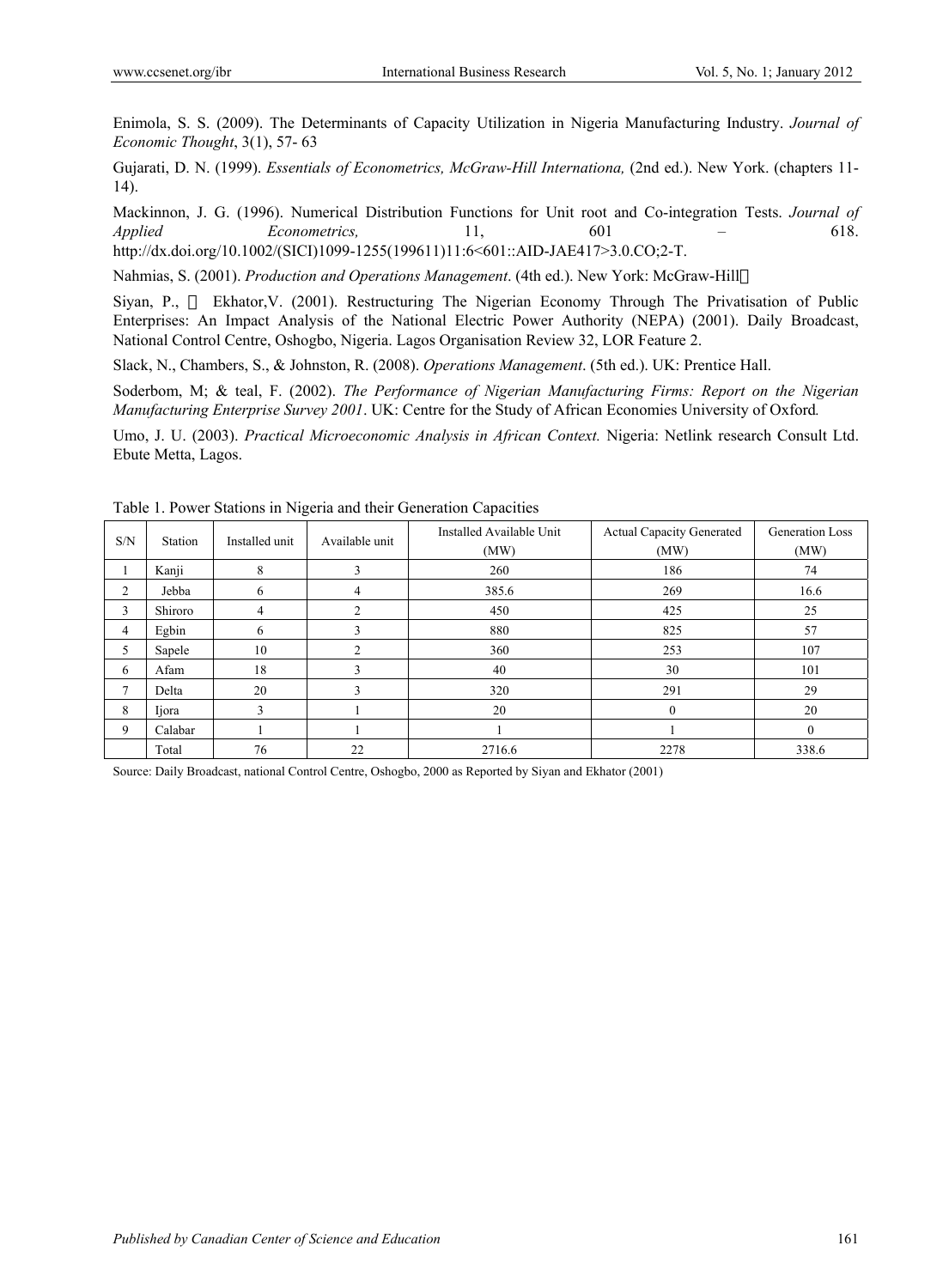|  |  |  |  | Table 2. Annual Capacity Utilization Rates. Electricity Generation, GDP, Inflation and Interest Rates |
|--|--|--|--|-------------------------------------------------------------------------------------------------------|
|--|--|--|--|-------------------------------------------------------------------------------------------------------|

|      |                         |                      | raoic 2. Almaar Capacity Othization Rates, Electricity Generation, GDT, Innation and Interest Rates |                  |                           |
|------|-------------------------|----------------------|-----------------------------------------------------------------------------------------------------|------------------|---------------------------|
|      | <b>MANUFACTURING</b>    | <b>ELECTRICITY</b>   | <b>GROSS DOMESTIC</b>                                                                               |                  |                           |
| Year | <b>CAPACITY</b>         | <b>GENERATION IN</b> | PRODUCT AT 1990 BASIC                                                                               | <b>INFLATION</b> | <b>INTEREST RATE</b>      |
|      | <b>UTILIZATION RATE</b> | MEGAWATTS (MW)       | PRICES (MILLIONS OF                                                                                 | RATE $(\% )$     | LEADING $(\% )$           |
|      | $(\%)$                  |                      | NAIRA)                                                                                              |                  |                           |
| Obs  | CU                      | ${\rm E LEC}$        | <b>GDP</b>                                                                                          | <b>INF</b>       | $\ensuremath{\text{INT}}$ |
| 1981 | 73.30000                | 1603.800             | 251052.3                                                                                            | 20.90000         | 10.00000                  |
| 1982 | 63.60000                | 1775.400             | 246725.6                                                                                            | 7.700000         | 11.75000                  |
| 1983 | 49.70000                | 1707.200             | 230380.8                                                                                            | 23.20000         | 11.50000                  |
| 1984 | 43.00000                | 1804.800             | 227254.4                                                                                            | 39.60000         | 13.00000                  |
| 1985 | 38.30000                | 2038.400             | 253013.3                                                                                            | 5.500000         | 11.75000                  |
| 1986 | 38.80000                | 1331.800             | 257784.4                                                                                            | 5.400000         | 12.00000                  |
| 1987 | 40.40000                | 1393.200             | 255997.0                                                                                            | 10.20000         | 19.20000                  |
| 1988 | 42.40000                | 1404.200             | 275409.6                                                                                            | 38.00000         | 17.60000                  |
| 1989 | 43.80000                | 1518.800             | 295090.8                                                                                            | 40.90000         | 24.60000                  |
| 1990 | 40.30000                | 1656.000             | 472648.7                                                                                            | 7.500000         | 27.70000                  |
| 1991 | 42.00000                | 1656.000             | 328644.5                                                                                            | 13.00000         | 20.80000                  |
| 1992 | 38.10000                | 1847.000             | 337288.6                                                                                            | 44.50000         | 31.20000                  |
| 1993 | 37.20000                | 1874.800             | 342540.5                                                                                            | 57.20000         | 36.09000                  |
| 1994 | 30.40000                | 2013.600             | 345228.5                                                                                            | 57.00000         | 21.00000                  |
| 1995 | 29.30000                | 1981.400             | 352648.6                                                                                            | 72.80000         | 20.79000                  |
| 1996 | 32.50000                | 2025.000             | 367218.1                                                                                            | 29.30000         | 20.86000                  |
| 1997 | 30.40000                | 2012.800             | 377839.8                                                                                            | 8.500000         | 23.32000                  |
| 1998 | 32.40000                | 1881.800             | 388468.1                                                                                            | 10.00000         | 21.34000                  |
| 1999 | 34.60000                | 1906.400             | 393107.2                                                                                            | 6.600000         | 27.19000                  |
| 2000 | 36.10000                | 1944.400             | 412332.0                                                                                            | 6.900000         | 21.55000                  |
| 2001 | 42.70000                | 2278.100             | 431783.1                                                                                            | 18.90000         | 21.34000                  |
| 2002 | 54.90000                | 2250.200             | 451785.6                                                                                            | 12.90000         | 29.70000                  |
| 2003 | 56.50000                | 2397.800             | 495007.1                                                                                            | 14.00000         | 22.47000                  |
| 2004 | 55.70000                | 2762.300             | 527576.0                                                                                            | 15.00000         | 20.62000                  |
| 2005 | 54.80000                | 2687.100             | 561931.4                                                                                            | 17.90000         | 19.47000                  |
| 2006 | 53.30000                | 2650.200             | 595821.6                                                                                            | 8.200000         | 18.70000                  |
| 2007 | 53.38000                | 2789.100             | 634251.1                                                                                            | 5.380000         | 18.36000                  |
| 2008 | 53.84000                | 2845.900             | 672202.6                                                                                            | 11.60000         | 18.74000                  |
| 2009 | 54.30000                | 2900.300             | 716949.7                                                                                            | 12.40000         | 22.90000                  |

Source: Central Bank of Nigeria Statistical Bulletin (2009)